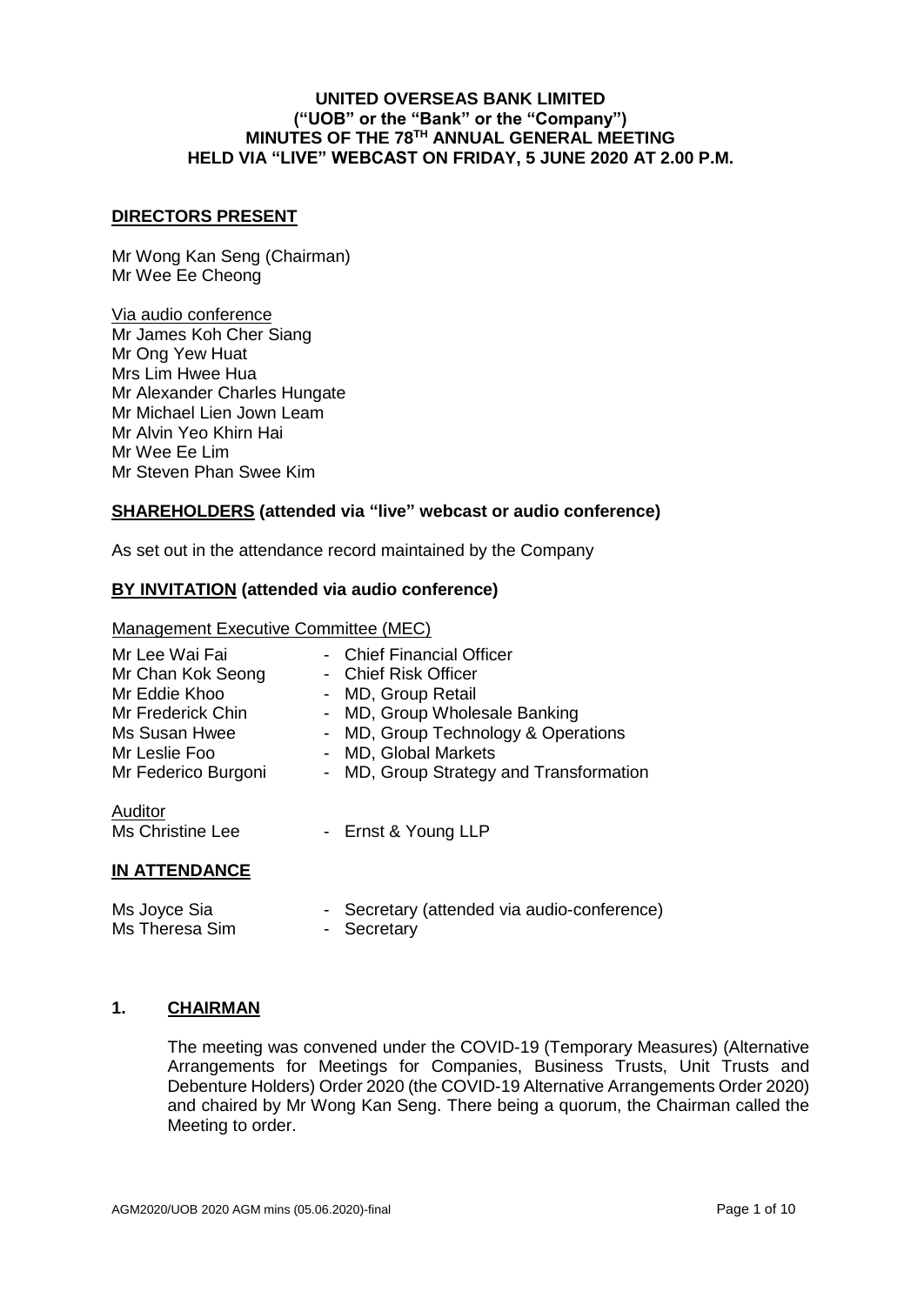### **2. NOTICE OF ANNUAL GENERAL MEETING**

- 2.1 The Notice of Annual General Meeting (AGM) dated 6 May 2020 (at Appendix A) that had been published on SGXNET and the Company website was taken as read. The Chairman introduced the Board of Directors who were present at the Meeting via audio conference.
- 2.2 When the 2019 Annual Report (AR) was issued on 8 April 2020, shareholders were invited to submit questions relating to the AR and business of the Bank. The Chairman noted that the Bank's responses to the questions received had been published on 26 May 2020 together with additional information relating to the Bank, and its responses to some questions posed by the Securities Investors Association (Singapore) (SIAS), before the deadline for shareholders' submission of their votes by proxy.

# **3. PRESENTATION BY CHIEF EXECUTIVE OFFICER**

- 3.1 The Chairman invited Mr Wee Ee Cheong, the Deputy Chairman and Chief Executive Officer, to brief shareholders on the Bank's response to COVID-19 so far, the Bank's performance in 2019, and the outlook on the economy. A copy of Mr Wee Ee Cheong's presentation slides is at Appendix B.
- 3.2 Highlights of Mr Wee Ee Cheong's presentation are set out below:

#### Navigating the COVID-19 Crisis

- (a) UOB's integrated network had enabled the Bank's operations to stay resilient and continue to provide banking services, liquidity relief and support to its customers;
- (b) More than one million individual and business customers across the region had received support ranging from deferred mortgage payments to lower interest rates and faster disbursements of funds. UOB was the first bank in Singapore to announce a liquidity relief programme;
- (c) More than 19,000 of the Bank's staff globally were able to work from home, while measures were put in place to protect staff who continued to work from the office. Adjustments were made to staff benefits help them cope with their work and family needs;
- (d) Across 18 markets, UOB had raised funds for the communities, donated care packs, and provided personal protective equipment to frontline healthcare workers;

#### 2019 Performance review and Economic Outlook

(e) In 2019, net profit rose 8% to reach a record \$4.3 billion. The Bank's core franchise had done well, with broad-based growth across business segments.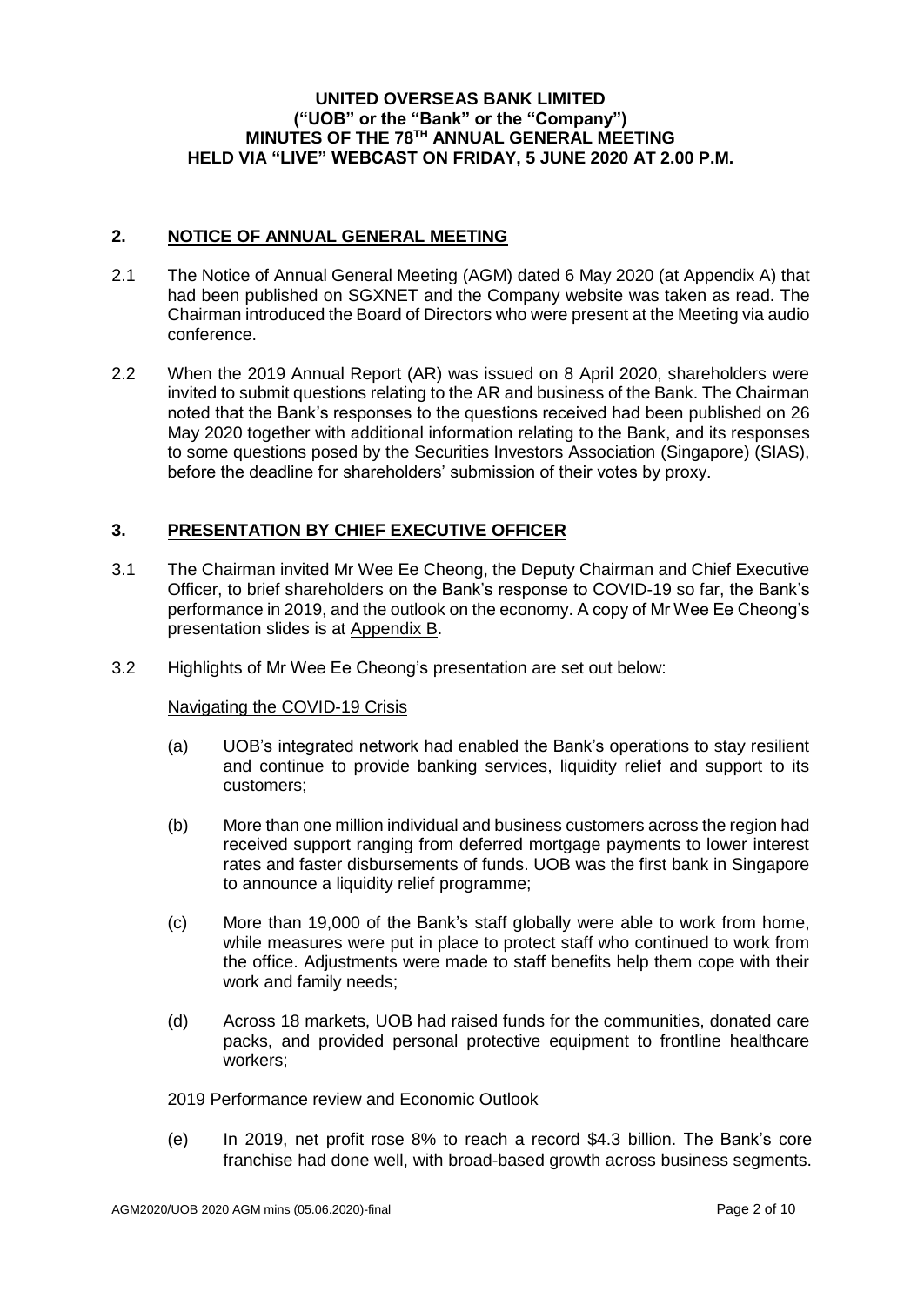The Bank ended the year with a strong balance sheet with sound liquidity and funding base, positioning itself well to navigate the uncertainties ahead;

- (f) The Bank had assumed that the pandemic would be brought broadly under control by year-end, allowing economic activities to recover gradually. Credit costs was expected to rise to 50 to 60 basis points for the year. Meanwhile, the Bank would continue to maintain a healthy liquidity and capital position to support its customers and seize growth opportunities;
- (g) For 2019, the Bank declared dividends totaling \$1.30 per ordinary share and would aim for a dividend payout ratio of 50% subject to the CET1 remaining above 13.5%, and a stable, positive outlook. Given the uncertain environment, the Bank would continue to review and would communicate its dividend view later in the year, when there is more clarity;

#### Healthy and Well-diversified Loan Portfolio

- (h) The Bank's loan portfolio is well-diversified across geography and customer segments. It would continue to focus on regional connectivity and cross-border solutions for business customers and wealth services for individuals;
- (i) As at end March 2020, industries directly impacted by the COVID-10 pandemic, such as retail, hospitality and aviation, made up only 12% of total loans, while the exposure to the oil & gas industry was less than 4%. The exposure to the real estate sector was mainly to developers and sponsors who are well-established and the loan-to-valuation had been kept low;

# Business Strategy

- (j) The Bank remained confident of ASEAN's long-term potential given the fastgrowing and young affluent consumer base;
- (k) There had been an increase in the use of the Bank's digital services and such growth was expected to continue. TMRW, the first ASEAN mobile-only bank, had been launched in Thailand and Indonesia. The Bank would continue to enhance its digital capabilities to meet customer needs;
- (l) US-China tensions and COVID-19 had driven up the interest in ASEAN, as companies sought to diversify their business activities and supply chains. The Bank's regional footprint would enable it to help customers tap opportunities in the region. Other capabilities include the Bank's sector-specific insights and solutions, as well as the green financing resources. With focus on responsible growth, UOB would continue to maintain its strong risk culture and to uphold the strength and quality of its franchise;
- (m) To a shareholder's question on how the Bank's unique DNA of having a 'shareholder perspective' would continue to be preserved, Mr Wee Ee Chong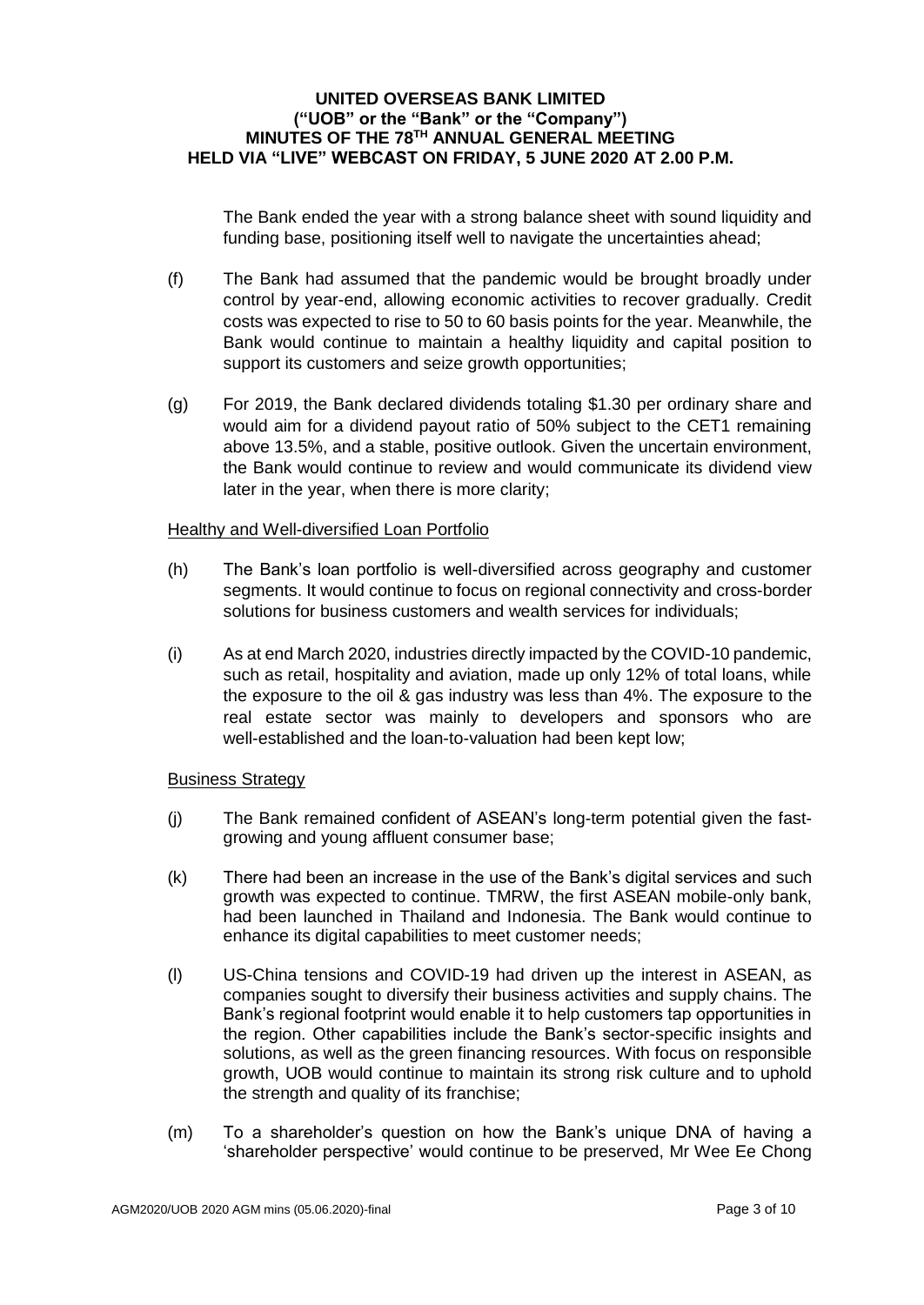said that Management had made a conscious effort to put in place processes and programmes to ensure that the Bank's core values are instilled in its people. He had personally invested time and effort in nurturing the Bank's own talent to build the Bank's legacy and prepare it for the future; and

(n) Mr Wee Ee Cheong was confident that the Bank would be able to emerge stronger through this global crisis by focusing on balancing growth with stability, maintaining a strong balance sheet, putting customers in the centre and investing in people and capabilities for the future. The Bank remains committed to achieving sustainable growth and returns for shareholders.

# **4. AUDITOR'S REPORT**

The Auditor's report was taken as read.

# **5. VOTING ON RESOLUTIONS**

- 5.1 Under the COVID-19 (Alternative Arrangements) Order 2020, shareholders can only vote on the resolutions by appointing the Chairman of the Meeting as their proxy to vote on their behalf. Shareholders must direct the Chairman of the Meeting on how their votes are to be cast.
- 5.2 The Chairman confirmed that shareholders' votes had been cast in accordance with their directions stated in their proxy forms. The votes had also been verified by the Bank's independent scrutineer, Tricor Evatthouse Corporate Services (Tricor).
- 5.3 The Chairman proceeded to announce the results of the votes.

### **6. ORDINARY RESOLUTION 1 – FINANCIAL STATEMENTS, DIRECTORS' STATEMENT AND AUDITOR'S REPORT**

6.1 Ordinary Resolution 1 was proposed as follow:

"RESOLVED that the Audited Financial Statements, Directors' Statement and Auditor's Report for financial year 2019, be received."

6.2 Results of the poll:

| <b>ORDINARY</b>                                                              | <b>FOR</b>    |       | <b>AGAINST</b> |      |
|------------------------------------------------------------------------------|---------------|-------|----------------|------|
| <b>RESOLUTION 1</b>                                                          | No. of Shares | %     | No. of Shares  | $\%$ |
| <b>Financial Statements,</b><br>Directors' Statement<br>and Auditor's Report | 1,128,205,581 | 99.97 | 329,146        | 0.03 |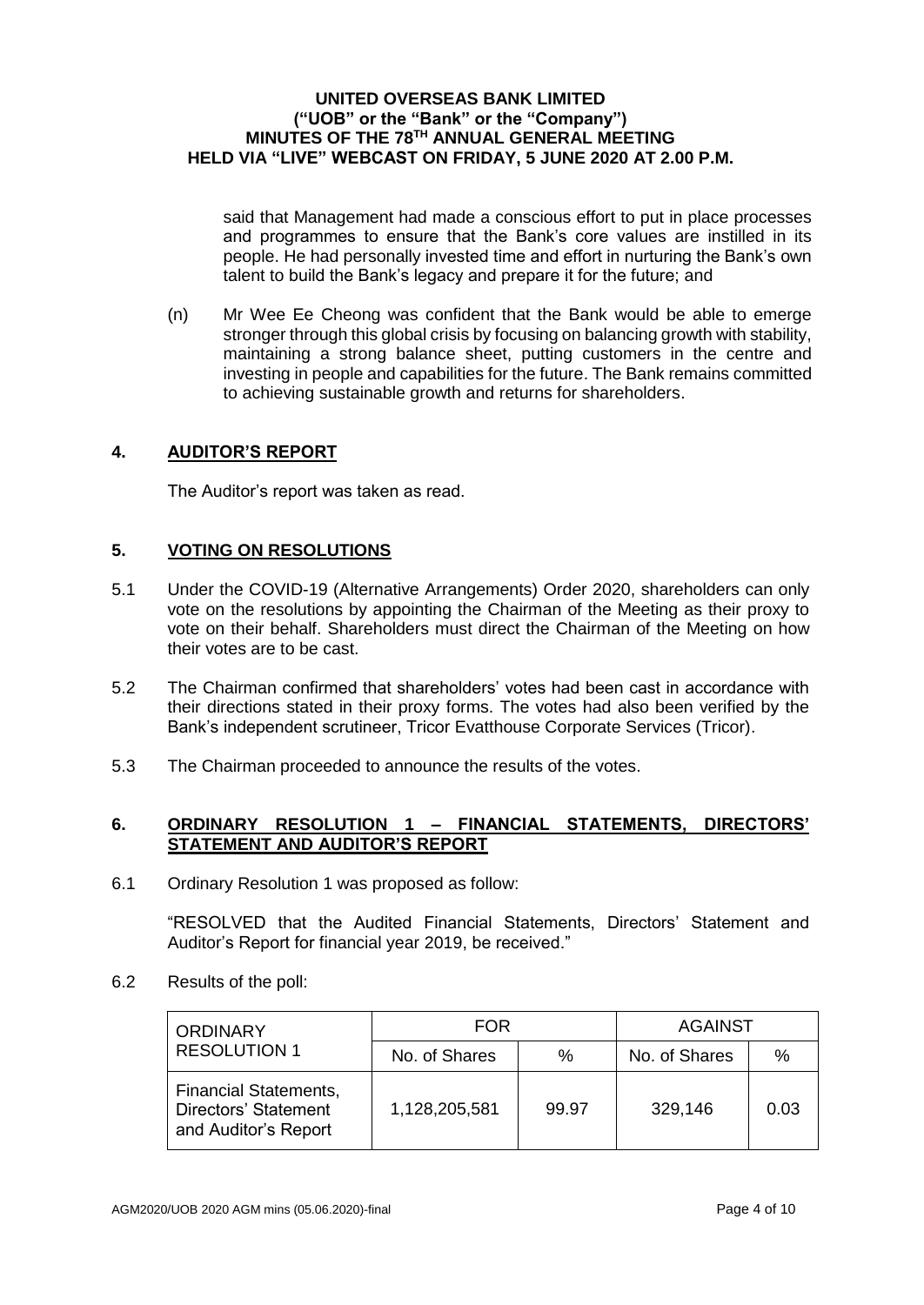6.3 The Chairman declared Ordinary Resolution 1 carried.

# **7. ORDINARY RESOLUTION 2 – FINAL AND SPECIAL DIVIDENDS**

7.1 Ordinary Resolution 2 was proposed as follow:

"RESOLVED that a final one-tier tax-exempt dividend of 55 cents per ordinary share and a special one-tier tax-exempt dividend of 20 cents per ordinary share for financial year 2019 be approved."

- 7.2 In response to questions from some shareholders relating to dividends, the Chairman said:
	- (a) UOB could not pay the dividend earlier because under the Companies Act the final dividends must be approved by the shareholders; and
	- (b) the Bank's dividend policy was based on its net profit after tax, taking into consideration the macro economic outlook and business environment in the region. The Bank must strike a balance between long-term strategic growth opportunities and proactive management of its capital.
- 7.3 Results of the poll:

| <b>ORDINARY</b>                              | FOR           |        | <b>AGAINST</b> |         |
|----------------------------------------------|---------------|--------|----------------|---------|
| <b>RESOLUTION 2</b>                          | No. of Shares | %      | No. of Shares  | %       |
| <b>Final and Special</b><br><b>Dividends</b> | 1,129,043,688 | 100.00 | 24,246         | $0.00*$ |

*\* less than 0.005%*

7.4 The Chairman declared Ordinary Resolution 2 carried.

# **8. ORDINARY RESOLUTION 3 – DIRECTORS' FEES**

8.1 Ordinary Resolution 3 was proposed as follow:

"RESOLVED that a sum of Singapore Dollars Two Million Four Hundred and Ninety-Five Thousand and Sixty-Eight (S\$2,495,068) be paid as Directors' Fees for the year 2019 to be divided amongst the Directors as they may deem fit."

8.2 A shareholder had asked if the Bank would reduce the directors' fees in view of the COVID-19 situation. The Chairman said Aon Hewitt had reviewed the directors' fees in 2019 and benchmarked UOB's directors' fees against comparable public listed companies in the market. Aon Hewitt had found that UOB directors' remuneration was below market and not commensurate with their enlarged responsibilities. Aon Hewitt's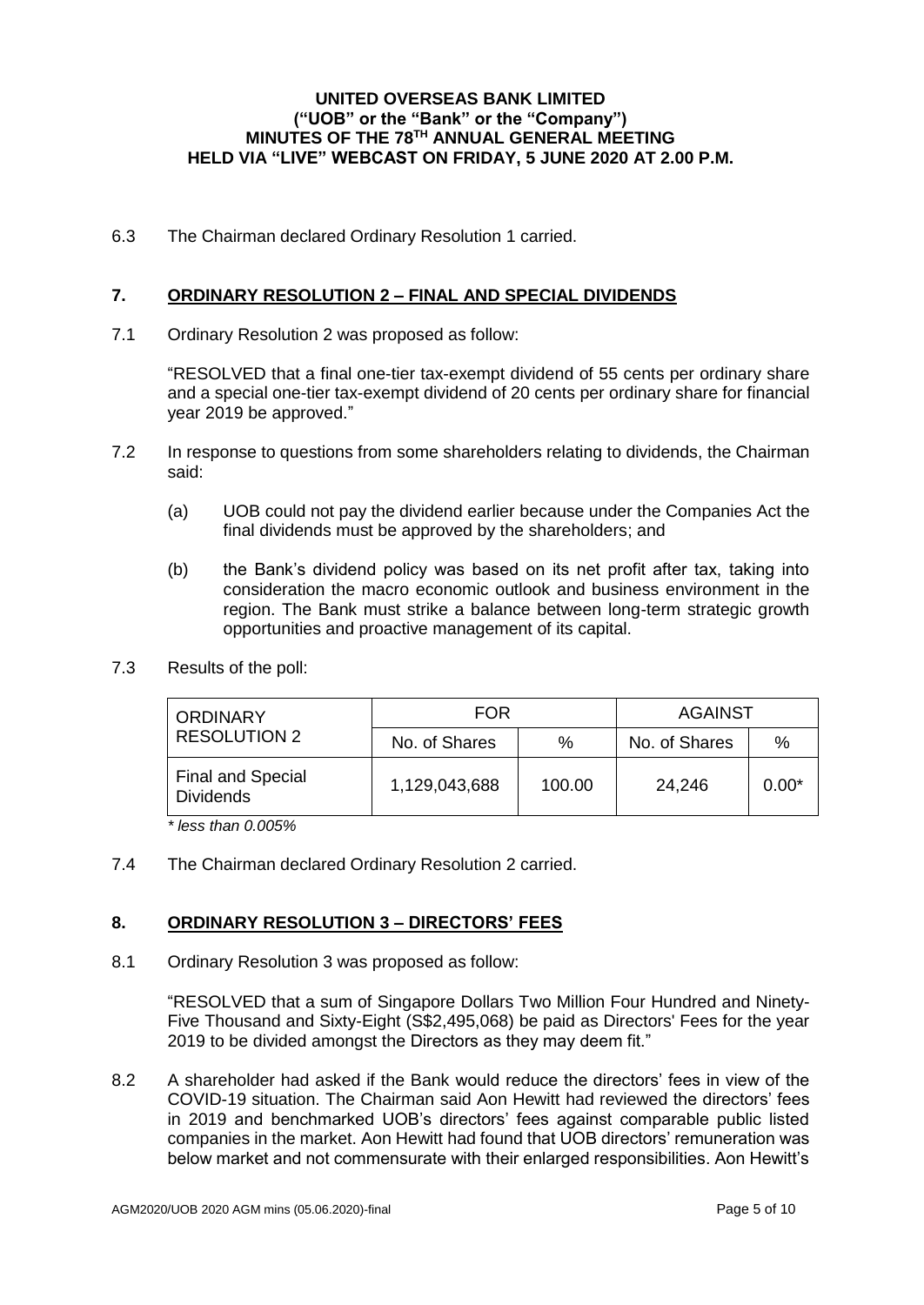recommendation to increase the directors' fees was approved by the Board in 2019. However, in view of the challenging environment ahead, exacerbated by the COVID-19 pandemic, the Board had decided to defer the adoption of the new fee structure. The directors' fees would therefore continue to be below market. Hence directors' fees would not be reduced.

8.3 Results of the poll:

| <b>ORDINARY</b> | <b>FOR</b>    |       | AGAINST       |      |
|-----------------|---------------|-------|---------------|------|
| RESOLUTION 3    | No. of Shares | $\%$  | No. of Shares | %    |
| Directors' Fees | 1,127,198,340 | 99.86 | 1,549,050     | 0.14 |

8.4 The Chairman declared Ordinary Resolution 3 carried.

# **9. ORDINARY RESOLUTION 4 – AUDITOR AND ITS REMUNERATION**

9.1 Ordinary Resolution 4 was proposed as follow:

"RESOLVED that Ernst & Young LLP be re-appointed as auditor of the Company until the conclusion of the next Annual General Meeting and that the Directors be authorised to fix its remuneration."

9.2 Results of the poll:

| <b>ORDINARY</b>                 | FOR           |       | AGAINST       |      |
|---------------------------------|---------------|-------|---------------|------|
| <b>RESOLUTION 4</b>             | No. of Shares | %     | No. of Shares | $\%$ |
| Auditor and its<br>remuneration | 1,125,850,281 | 99.19 | 9,184,653     | 0.81 |

9.3 The Chairman declared Ordinary Resolution 4 carried.

# **10. ORDINARY RESOLUTION 5 - RE-ELECTION OF MR WEE EE CHEONG**

10.1 Ordinary Resolution 5 was proposed as follow:

"RESOLVED that Mr Wee Ee Cheong be re-elected as a Director of the Company."

If re-elected, Mr Wee Ee Cheong would continue as Deputy Chairman and a nonindependent member of the Board Risk Management, Executive and Nominating Committees.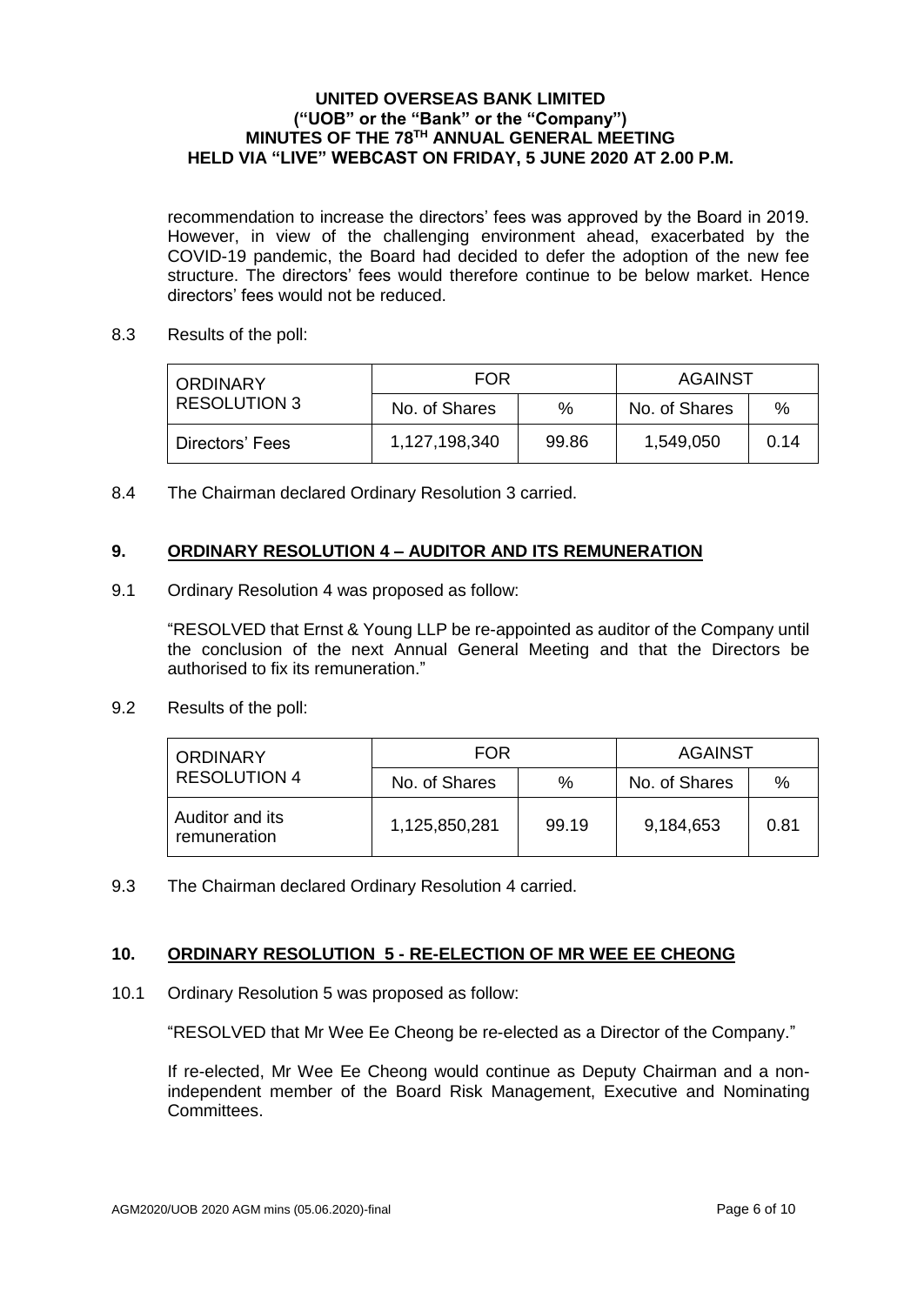10.2 Results of the poll:

| <b>ORDINARY</b>                   | FOR           |       | AGAINST       |      |
|-----------------------------------|---------------|-------|---------------|------|
| <b>RESOLUTION 5</b>               | No. of Shares | %     | No. of Shares | $\%$ |
| Re-election<br>(Mr Wee Ee Cheong) | 1,060,393,509 | 93.75 | 70,653,482    | 6.25 |

10.3 The Chairman declared Ordinary Resolution 5 carried.

# **11. ORDINARY RESOLUTION 6 – RE-ELECTION OF MR ALEXANDER CHARLES HUNGATE**

11.1 Ordinary Resolution 6 was proposed as follow:

"RESOLVED that Mr Alexander Charles Hungate be re-elected as a Director of the Company."

If re-elected, Mr Alexander Charles Hungate would continue as an independent and non-executive director and a member of the Remuneration and Human Capital Committee.

11.2 Results of the poll:

| <b>ORDINARY</b>                                  | <b>FOR</b>    |       | <b>AGAINST</b> |      |
|--------------------------------------------------|---------------|-------|----------------|------|
| <b>RESOLUTION 6</b>                              | No. of Shares | %     | No. of Shares  | $\%$ |
| Re-election<br>(Mr Alexander Charles<br>Hungate) | 1,127,409,412 | 99.33 | 7,639,922      | 0.67 |

11.3 The Chairman declared Ordinary Resolution 6 carried.

#### **12. ORDINARY RESOLUTION 7 - RE-ELECTION OF MR MICHAEL LIEN JOWN LEAM**

12.1 Ordinary Resolution 7 was proposed as follow:

"RESOLVED that Mr Michael Lien Jown Leam be re-elected as a Director of the Company."

If re-elected, Mr Michael Lien would continue as a non-independent and non-executive Director and a member of the Executive and Nominating Committees.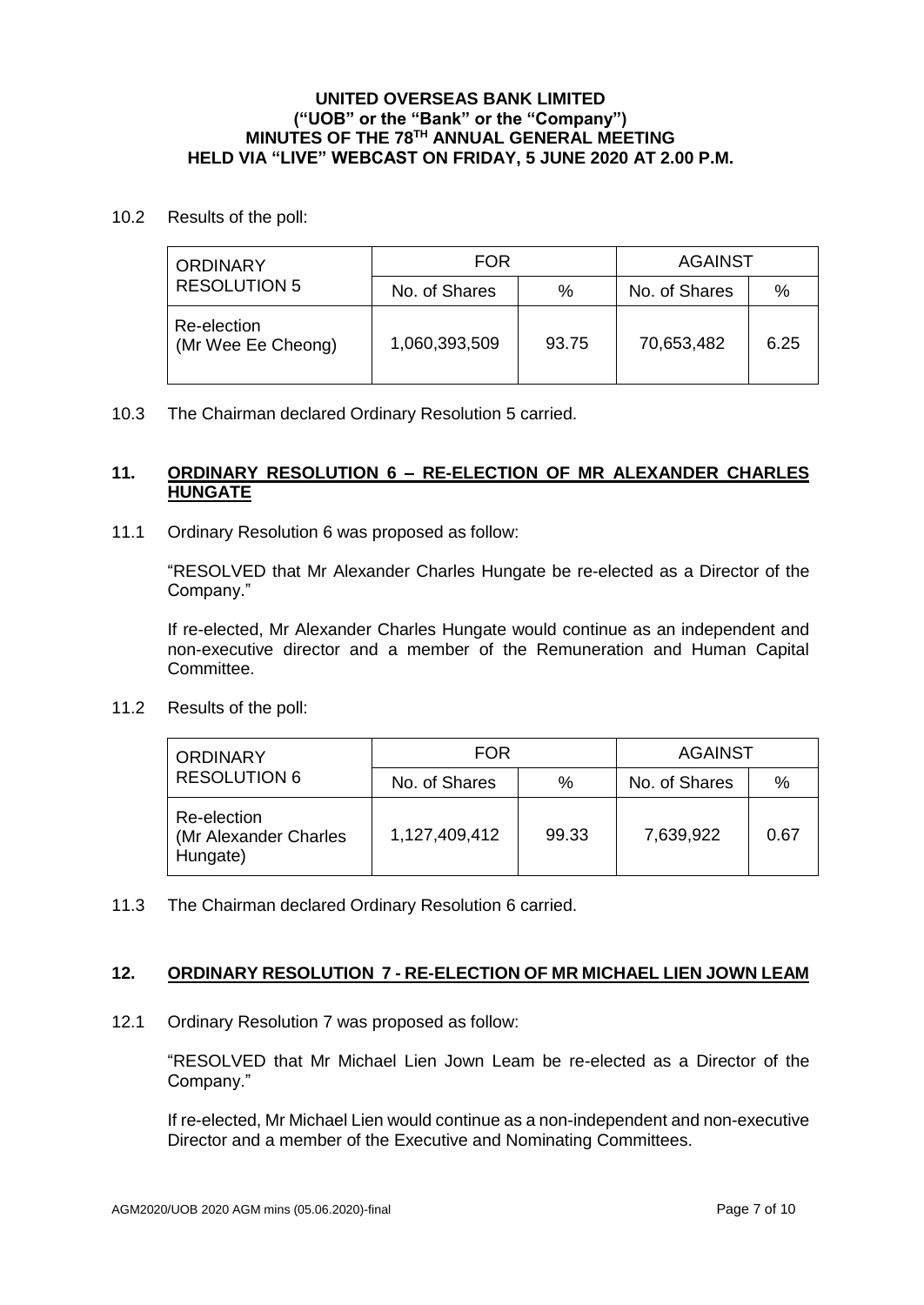12.2 Results of the poll:

| <b>ORDINARY</b>                                | <b>FOR</b>    |       | AGAINST       |      |
|------------------------------------------------|---------------|-------|---------------|------|
| <b>RESOLUTION 7</b>                            | No. of Shares | %     | No. of Shares | $\%$ |
| Re-election<br>(Mr Michael Lien Jown)<br>Leam) | 1,098,134,476 | 96.89 | 35,250,374    | 3.11 |

12.3 The Chairman declared Ordinary Resolution 7 carried.

# **13 ORDINARY RESOLUTION 8 – RE-ELECTION OF MR STEVEN PHAN SWEE KIM**

13.1 Ordinary Resolution 8 was proposed as follow:

"RESOLVED that Mr Steven Phan Swee Kim be re-elected as a Director of the Company."

If re-elected, Mr Steven Phan would continue as a non-independent and non-executive director and a member of the Remuneration and Human Capital Committee.

13.2 Results of the poll:

| <b>ORDINARY</b>                              | FOR           |       | AGAINST       |      |
|----------------------------------------------|---------------|-------|---------------|------|
| <b>RESOLUTION 8</b>                          | No. of Shares | $\%$  | No. of Shares | %    |
| Re-election<br>(Mr Steven Phan Swee)<br>Kim) | 1,102,755,310 | 97.23 | 31,373,136    | 2.77 |

13.3 The Chairman declared Ordinary Resolution 8 carried.

# **SPECIAL BUSINESS**

# **14. ORIDNARY RESOLUTION 9 – AUTHORITY TO ISSUE ORDINARY SHARES**

14.1 Ordinary Resolution 9 was proposed as follow:

"RESOLVED that Ordinary Resolution 9 as set out in the Notice of Annual General Meeting be approved."

Ordinary Resolution 9 is to authorise the directors to issue ordinary shares of up to 50 per cent of the Company's total number of issued shares (excluding treasury shares and subsidiary holdings), with a sub-limit of less than 10 per cent for any issue that is not offered pro rata to shareholders.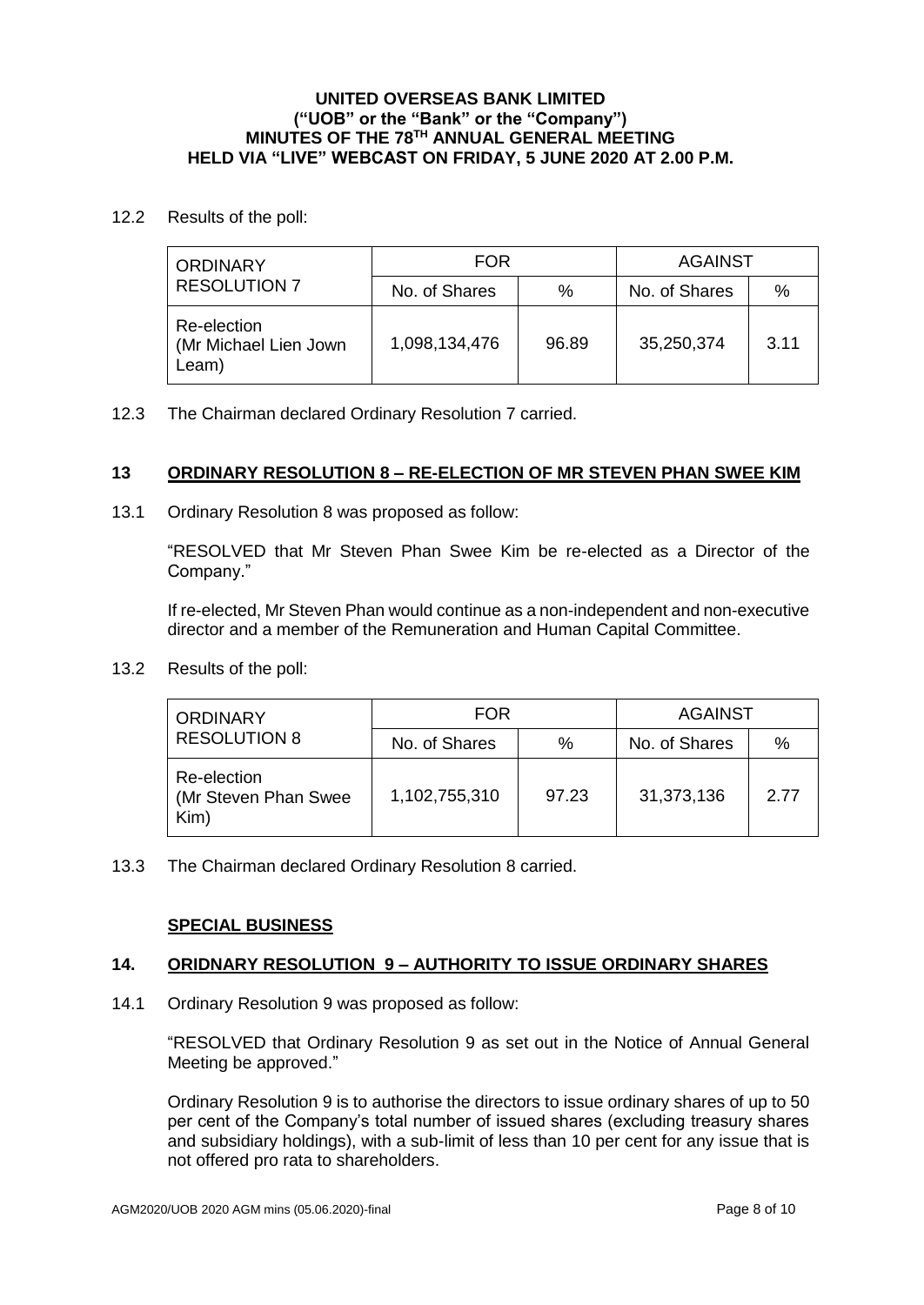The resolution would empower the directors to issue Shares during the year, up to the next AGM. It would allow directors to make or grant instruments (such as warrants, debentures or options) convertible into Shares, and to issue Shares in pursuance of such instruments.

14.2 Results of the poll:

| <b>ORDINARY</b>                       | FOR           |       | AGAINST       |      |
|---------------------------------------|---------------|-------|---------------|------|
| <b>RESOLUTION 9</b>                   | No. of Shares | $\%$  | No. of Shares | $\%$ |
| Authority to issue<br>ordinary shares | 1,054,420,238 | 92.89 | 80,707,696    | 7.11 |

14.3 The Chairman declared Ordinary Resolution 9 carried.

## **15. RESOLUTION 10 – AUTHORITY TO ISSUE SHARES PURSUANT TO THE UOB SCRIP DIVIDEND SCHEME**

15.1 Ordinary Resolution 10 was proposed as follow:

"RESOLVED that Ordinary Resolution 10 as set out in the Notice of Annual General Meeting be approved."

Ordinary Resolution 10 is to authorise the directors to allot and issue ordinary shares pursuant to the UOB Scrip Dividend Scheme. It would give directors the option of applying the scrip dividend scheme to dividends paid during the year without convening an extraordinary general meeting with this resolution.

15.2 Results of the poll:

| <b>ORDINARY</b>                                                                  | <b>FOR</b>    |        | <b>AGAINST</b> |         |
|----------------------------------------------------------------------------------|---------------|--------|----------------|---------|
| <b>RESOLUTION 10</b>                                                             | No. of Shares | %      | No. of Shares  | $\%$    |
| Authority to issue shares<br>pursuant to the UOB<br><b>Scrip Dividend Scheme</b> | 1,135,017,088 | 100.00 | 41,246         | $0.00*$ |

*\* less than 0.005%*

15.3 The Chairman declared Ordinary Resolution 10 carried.